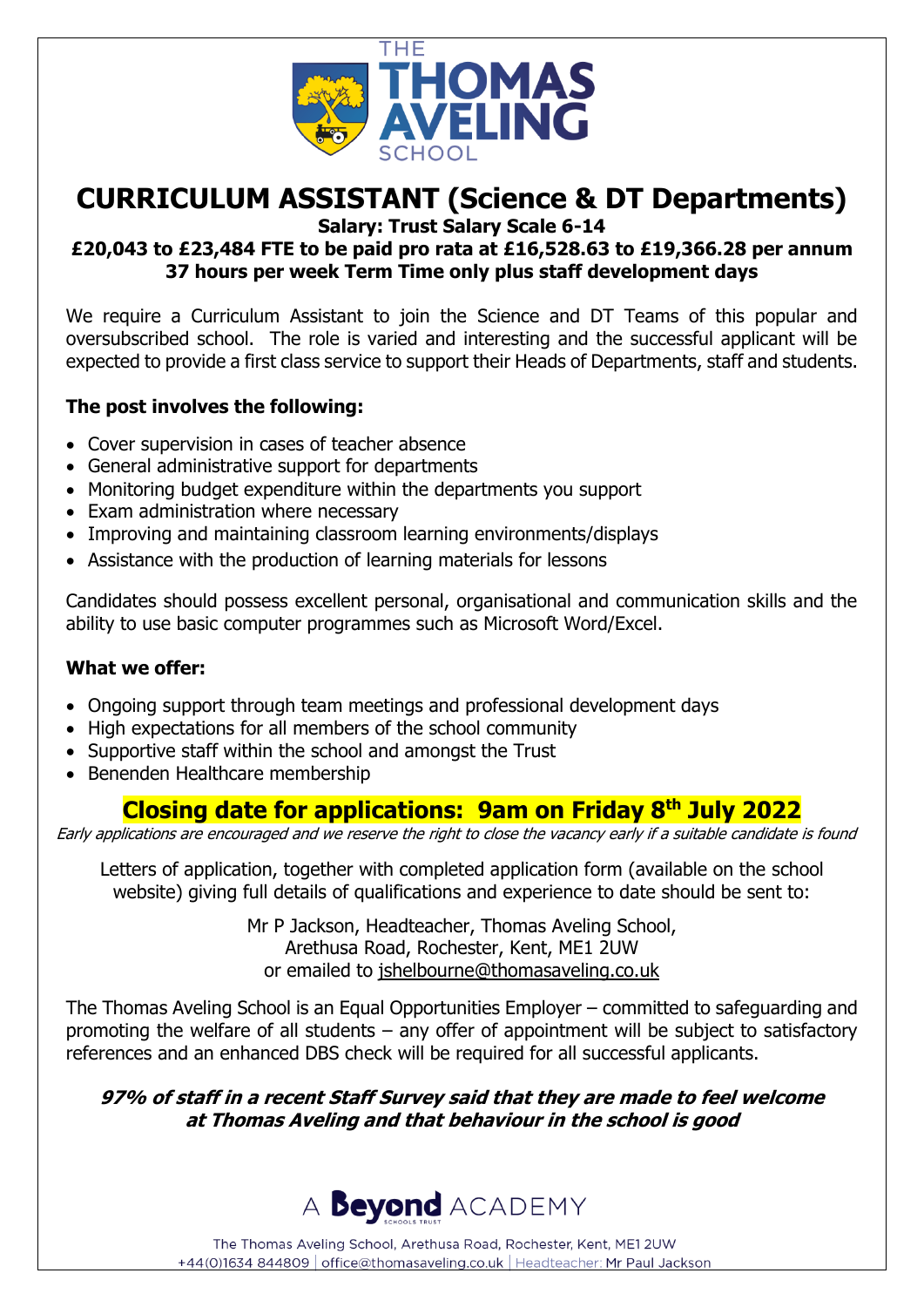

| <b>Designation:</b>        | <b>Curriculum Assistant</b>                                    |
|----------------------------|----------------------------------------------------------------|
| <b>Departments:</b>        | <b>Science and DT</b>                                          |
| <b>Responsible to:</b>     | <b>Head of Faculty</b>                                         |
| <b>Salary Grade/Range:</b> | <b>Trust Salary Scale 6-14</b>                                 |
| <b>Contractual hours:</b>  | 37 hours per week (term time only plus staff development days) |
| <b>Working Times:</b>      | Mon-Thurs (8:00am – 4:00pm; Fri 8:00am – 3:30pm)               |

**\_\_\_\_\_\_\_\_\_\_\_\_\_\_\_\_\_\_\_\_\_\_\_\_\_\_\_\_\_\_\_\_\_\_\_\_\_\_\_\_\_\_\_\_\_\_\_\_\_\_\_\_\_\_\_\_\_\_\_\_\_\_\_\_\_\_\_\_\_\_\_** 

### **PURPOSE**

The position will primarily be to provide teaching cover supervision directed from within the faculty to maintain continuity and provide higher levels of cover supervision to the benefit of students. You will also be expected to provide administrative and clerical support within the faculty. Additionally to provide a level of agreed whole-school cover supervision as required.

#### **ACCOUNTABILITY**

To provide a first class service to support the Subject Leaders, staff and students to include:

- Provide school-wide cover for short-term teacher absence (within own faculty where possible).
- Provide administration within the Faculty/Departments to include such activities as record keeping, phone calls, planning of visits, data entry and retrieval, producing lists, ordering supplies and equipment with due reference to the school's financial procedures, producing standard letters.
- Monitor budget expenditure within the departments and report to SLs on available spend and variances. SLs to authorise all expenditure.
- Administration and invigilation in examinations where necessary.
- Improve and maintain classroom learning environments including classroom displays, department corridor display boards and those for open evening events. Liaise with and engage support from the display technician within the departments where necessary.
- Assist with the production of learning materials for lessons, eg: organise cover work for classes and photocopying.
- Provide support for self-review and quality assurance activities.
- Provide support for student behaviour management systems including organising subject detentions.
- Provide support for students within lessons and withdrawal of students where appropriate.
- Provide support for student management during registration and assemblies where necessary.
- Provide support for classes/team teaching.
- Lead small group work to raise standards as planned, when required.
- Provide general whole school administration.
- Undertake any reasonable task requested by the SL or as directed by members of the SLT and commensurate with the role's duties as may become necessary from time to time.